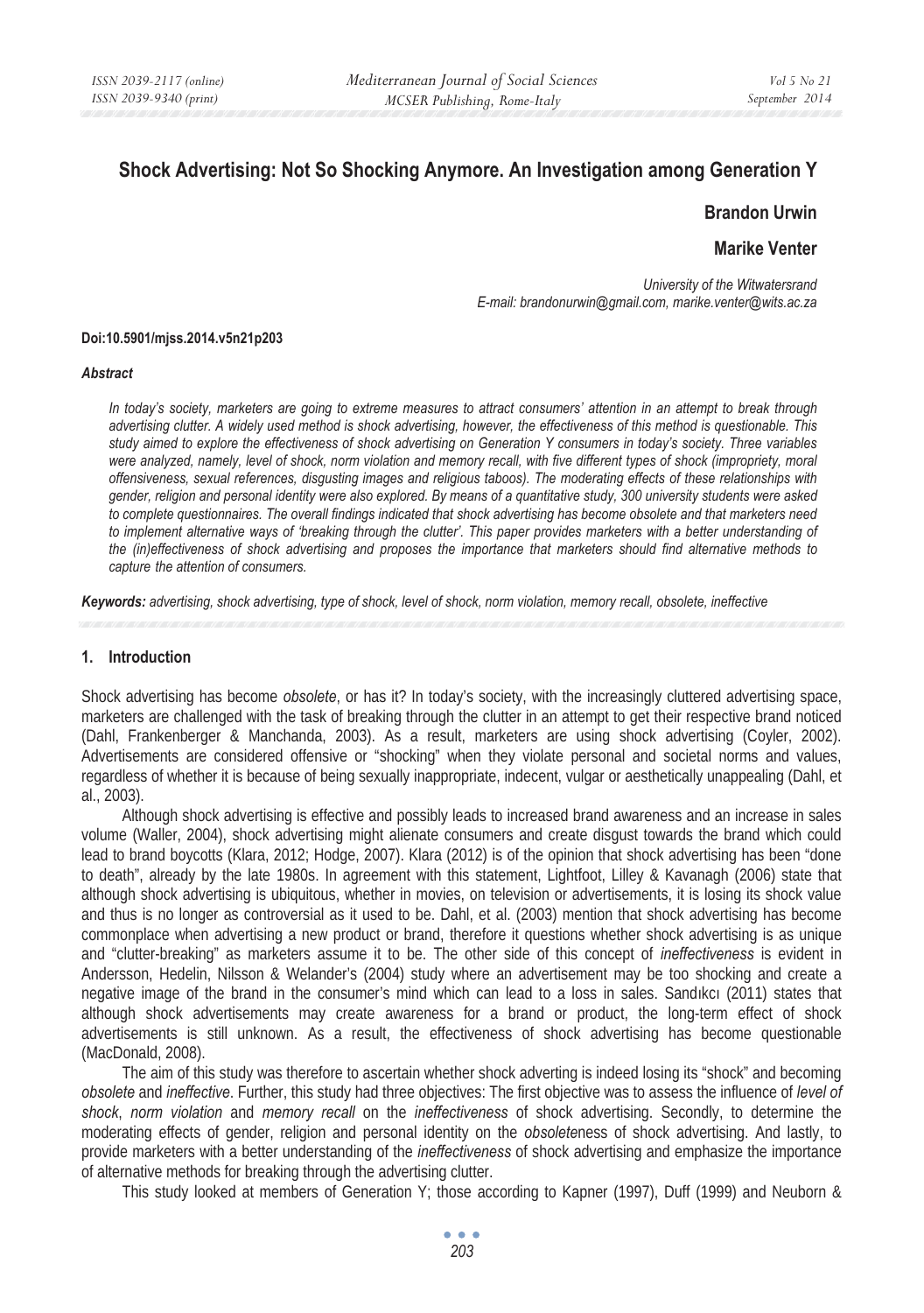| ISSN 2039-2117 (online) | Mediterranean Journal of Social Sciences | Vol 5 No 21    |
|-------------------------|------------------------------------------|----------------|
| ISSN 2039-9340 (print)  | MCSER Publishing, Rome-Italy             | September 2014 |

Kerwin (1999) who were born between 1979 and 1994. Generation Y typically responds better to irony, humour and the truth without manipulation or unrealistic depiction (which Shock Advertising may sometimes appear to do the contrary) (Wolburg & Pokrywczynski, 2001). Wolburg & Pokrywczynski (2001) go on to say that this generation of people is often known as the elusive youth market with descriptions such as technologically clever, individualistic and sophisticated (Valentine & Powers, 2013). They have also been described as a market who is not as brand loyal as previous generations and are skeptical of traditional methods of advertising. Messages need to be quick, honest and direct (Pesquera, 2005) and people of this group value the opinions of friends and word-of-mouth more than advertising media when making a purchasing decision (Peterson, 2004). Generation Y is a valuable segment to business and marketers for a number of reasons: (1) the size of the market is great, (2) students at this age are trendsetters for future generations as well as peers, (3) they are able to influence their parents in terms of purchases and (4) this age (especially students) are expected to lead a high standard of living with salaries that can afford high-end products (Wolburg & Pokrywczynski, 2001).

The question is raised as to whether looking at these factors if an advertising method such as Shock Advertising can appeal to Generation Y.

### **2. Theoretical Background**

### *2.1 Shock Advertising*

There are several definitions of shock advertising. For the purpose of this paper, shock advertising is defined as the use of intentional, offensive, controversial and attention grabbing advertising used to sell a particular product or idea (Pickton & Broderick, 2005; Castellon, 2006). Derived from this definition, there are seven types of shock appeals that marketers can use to shock the audience (Dahl, et al., 2003):

- Disgusting images that include images containing blood, gore, body parts, orifices, disease, parasites, death or bodily harm.
- Sexual references to masturbation, nudity or sexual acts.
- Profanity/obscenity that makes use of swear words, rude gestures or racial epitaphs.
- Vulgarity applies to pictures/acts that are distasteful, lack sophistication and are crude, for example, farting or nose picking.
- Impropriety or indecency, in other words a violation of social decency and etiquette.
- Moral offensiveness where images depict innocent people or animals being harmed, uncalled for violence or sex, using people that provoke violence (for example, Hitler), unfair behaviour or using children in uncomfortable situations.
- Religious taboos where marketers make use of religious or spiritual symbols or people inappropriately.

There are a number of variables that influence the effectiveness of a shocking advertisement. These variables, namely *level of shock*, *norm violation* and *memory recall*, allow a marketer to measure the *effectiveness* or *ineffectiveness* of an advertisement.

### *2.1.1 Level of shock*

*Level of shock* can be described using a scale ranging from high to low. It is most accurately described by Huhmann & Mott-Stenerson (2008) where a controversial advertisement which is too low in perceived shock value or offensiveness will not likely be sufficiently engaging to accomplish brand-processing goals. The shock value may not be offensive or shocking at all because of its ubiquity (Lightfoot, et al., 2006). Alternatively, a shock advertisement that has a high perceived shock value or offensiveness can lead to the consumer becoming upset or disgusted (Klara, 2012). This disgust would lead consumers to actively ignore the advertisement in order to reduce their discomfort, thus detracting from the brand and its product (Andersson, et al., 2004).

### *2.1.2 Norm violation*

According to Dahl, et al. (2003), *norm violation* can be defined as the breach of shared expectations that people develop through the process of social learning. As people interact and form societal groups, they begin to learn what that group defines as acceptable and unacceptable behavior (Baron & Byrne, 1977). This range of defined acceptable and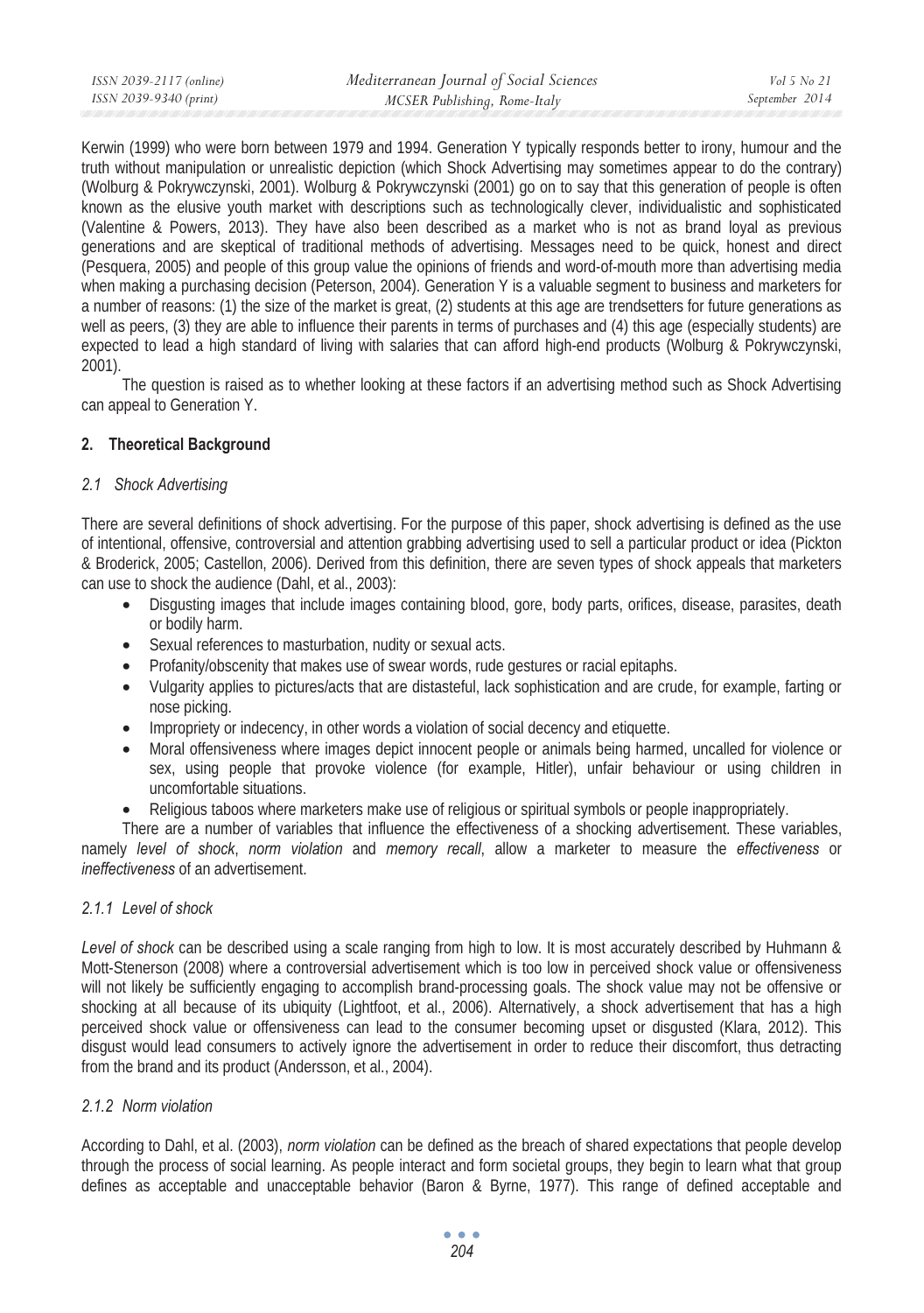| ISSN 2039-2117 (online) | Mediterranean Journal of Social Sciences | Vol 5 No 21    |
|-------------------------|------------------------------------------|----------------|
| ISSN 2039-9340 (print)  | MCSER Publishing, Rome-Italy             | September 2014 |
|                         |                                          |                |

unacceptable behavior is used to evaluate objects, ideas, actions, persons, or in this case, advertisements (Sherif & Sherif, 1969). If a shock advertisement falls within these norms, and does not contravene society's perception of good behaviour, then societal norms have not been violated (Dahl, et al., 2003). Advertising violates these societal norms and is considered offensive when the content breaks the norms of good taste, decency, visual decency and personal moral standards (Dahl, et al., 2003; Day, 1991). Manceau & Tissier-Desbordes (2006) have shown that consumers have felt embarrassment, discomfort and in some cases, mental disturbance, when being exposed to shock advertisements. Consumers have also felt the feelings of guilt and shame after being exposed to these advertisements and having felt their norms have been violated (Sabri, 2012; Keltner & Buswell, 1997; Eisenberg, 2000; Heywood, 2002). Dubreuil (2010) writes that if a person's norms are violated, they may have a feeling of righteous anger and indignation (anger or annoyance provoked by a perception of unfair treatment) in response to this violation. If an advertisement forces a consumer to feel anger, then it has violated their norms. These feelings are also said to induce the desire to hurt, injure or blame the object/person responsible for the violation, for example in the case of shock advertising, it may be the desire to boycott the product (Fessler & Hayley, 2003).

### *2.1.3 Memory recall*

A principle measure of communication and advertisement effectiveness is recall of commercial content (Heath & Nairn, 2005). Bagozzi & Silk (2001) define recall as the mental reproduction of a target object, item or advertisement that a consumer has previously seen or experienced. People need to be able to remember the brand as well as the message being advertised in order for the advertisement to be effective (Bushman & Phillips, 2001). Memory is a crucial component in determining how consumers respond to advertising, including whether to purchase the product in question or not (Bushman & Bonacci, 2002). In the case of *norm violation*, consumers can feel anger towards an advertisement. According to Bushman & Phillips (2001), anger might impair memory for the following three reasons: Firstly, negative moods (not exclusively anger) interfere with the brain's encoding of information (Ellis, Thomas & Rodriguez, 1984). Secondly, mental rehearsal of the advertisements might be interfered with because of the aggressive thoughts of people who feel angry after seeing an advertisement (Berkowitz, 1984). And lastly, angry consumers may try to remedy or repair their bad mood, which takes a lot of effort and detracts them from being able to remember the advertisement (Morris & Reilly, 1987). Bushman & Bonacci (2002) state that even though consumers are exposed to a multitude of advertisements daily, they are not able to remember of all of them. People may not remember an advertisement because they did not encode it (encoding failure) or because they did encode it but are unable to retrieve it later (retrieval failure). Depending on how meaningful the information is to the consumer, it will determine how easily, or if at all, consumers will be able to retrieve the information from memory (Kahneman, 1973). Hunt & Ellis (1999) go on to say that if information is not reinforced or leaves a lasting impression on consumers, it will lead to retrieval failure. Research has shown that television advertisements with violent content are less memorable than advertisements without violent content (Söderlund & Dahlén, 2010; Bushman, 2007). Although sexual content may appeal to audiences, brand recall is poorer for sexual advertisements than for neutral advertisements, especially for women and people who are uncomfortable with sex (Alden & Crowley, 1995; De Pelsmacker & Geuens, 1996; Jones, Stanaland & Gelb, 1998).

### *2.1.4 The Outcome: Obsolete and Ineffective*

According to Merriam-Webster (2013), *obsolete* can be defined as no longer in use or no longer useful. If, for example, an advertisement is *obsolete*, it can be described as out of date and no longer effective as there are better alternatives in the business environment (Oxford University Press, 2013). If an advertisement is *ineffective*, Merriam-Webster (2013) and Oxford University Press (2013) both define it as not creating the desired effect or an effect that is intended or significant. As stated by Heath & Feldwick (2008), the goal of advertising is to enhance the favourability of the brand and create a positive attitude in the minds of consumers. Therefore, by applying the definitions of '*obsolete*' and '*ineffective*', if an advertisement is no longer useful or creating the desired effect of enhancing the favourability of the brand, it can be considered to be *obsolete* and *ineffective*. An advertisement can be considered *obsolete* and *ineffective* in two scenarios, namely, the advertisement is too shocking or the advertisement is not shocking enough. These concepts are explained in more detail in the next section.

# *2.1.4.1 The advertisement is too shocking*

If an advertisement is perceived to be too offensive or shocking, it is *ineffective* in the sense that it will lead to a negative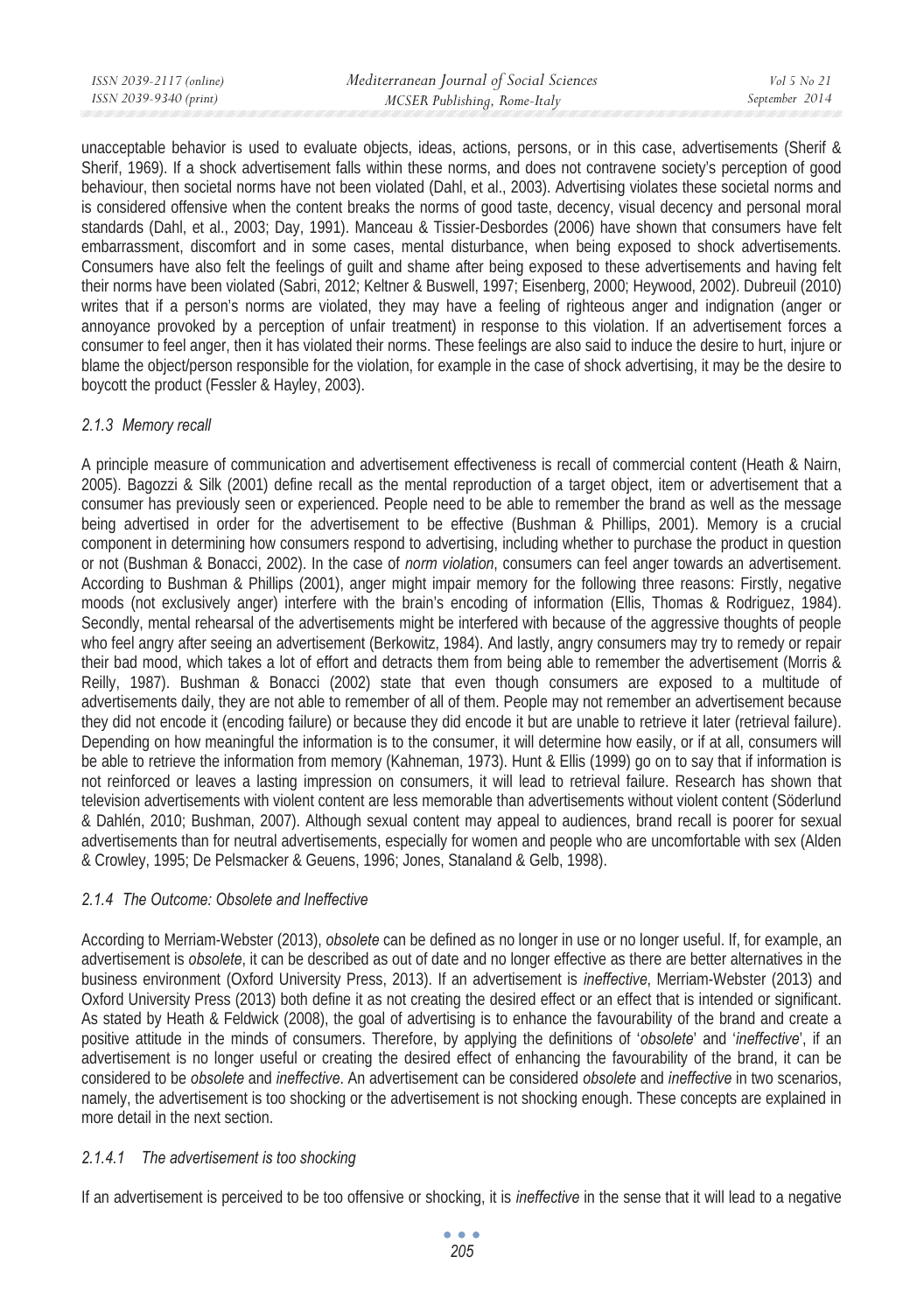| ISSN 2039-2117 (online) | Mediterranean Journal of Social Sciences | Vol 5 No 21    |
|-------------------------|------------------------------------------|----------------|
| ISSN 2039-9340 (print)  | MCSER Publishing, Rome-Italy             | September 2014 |
|                         |                                          |                |

impression towards the product or brand, and thus not lead to sales. One of the biggest risks a firm takes in using shock advertising is that it can alienate its consumers and create a negative image in the minds of consumers (Klara, 2012). This can lead to a decrease in sales for the firm, as Hodge (2007) mentions with the case of French Connection UK (FCUK). When FCUK released an advertisement with two ladies intimately kissing each other, they saw their share price drop dramatically in the United Kingdom (Hodge, 2007). If an advertisement is too shocking, consumers may deliberately avoid what the firm is saying for example, looking away or changing the channel (Williams, 2009). Williams (2009) goes on to explain that if firms begin to add unnecessary layers of shock and violence, consumers may see through it, and see it as a ploy only to attract attention and they may feel as if they are being manipulated (Sandıkcı, 2011). Harrison (2011). and Williams (2009) both emphasise the notions of guilt and the "I'm not that bad" mentality in showing the *ineffectiveness* of shock advertising.

In previous cases (Tilles, 1998; Thirteen complaints, 1999; Wong, 2008; Schwartz, 2001) where consumers were so offended by particular advertisements, pressure was put on advertisers to change their campaigns, on media to stop accepting the advertisements and on other consumers to boycott the product and/or company. Although these advertisements may attract attention and break through the clutter, they may damage a firm's image and customer base and may not lead to product purchase (Prendergast, Ho & Phau, 2002). In a study performed by Andersson et al. (2004), both male and female respondents had an overall negative reaction towards advertisements containing excessive violence and sex (and in turn, the product/brand) and did not understand what the advertisement was trying to promote. A negative impression causes consumers not to support the brand and will therefore have no intent to purchase the product (Andersson, et al., 2004). In Chan, Li, Diehl & Terlutter (2007), it was evidenced that offensive advertisements can be harmful to products and brands. The more negative the impression, the more likely consumers will reject the brand or product. These negative perceptions also lead to low-purchase intention (Chan et al., 2007). Consumers are less likely to buy products from a brand who uses offensive advertisements if similar products are available from a firm who does not make use of this type of advertising (An & Kim, 2006).

### *2.1.4.2 The advertisement is not shocking enough*

The other way an advertisement can be considered *obsolete* and *ineffective* is if the advertisement has not broken through the clutter, violated societal norms, reached the consumer or left a lasting impression. Huhmann & Mott-Stenerson (2008) mention that a controversial advertisement with too low a perceived offensiveness or shock value will not likely be sufficiently engaging to accomplish brand-processing goals. Controversial advertisements wear out with repetition, even if it is for a different product or brand, there is the mentality of seen it once, seen it enough (Huhmann & Mott-Stenerson, 2008). In other words, perhaps the first time a controversial concept was shown to the public, there was a reaction, but thereafter the perceived *level of shock* consistently decreased (Huhmann & Mott-Stenerson, 2008; Williams, 2009). The public have heard about all the problems that shock advertisements portray before, and therefore it has become easier for consumers to ignore these advertisements (Williams, 2009).

Shock has become ubiquitous (Klara, 2012; Lightfoot, et al., 2006). Jarlbro (1994) explains that the reason why consumers do not react to offensive advertising is that they are used to violence and sex from films and television. Consumers remain unmoved and no longer pay attention to these advertisements (MacDonald, 2008). Offensive advertising no longer violates consumers' norms as described in Dahl et al. (2003) and therefore no longer breaks through the clutter to leave a lasting impression on the consumer. According to Sandıkcı (2011), in today's post-modern world, consumers are becoming more knowledgeable with regards to advertising. They possess more advertising savvy and it becomes harder to grab the attention of these consumers. The power shifts to the consumer as to whether they want to accept or reject an advertisement and in turn, a product or brand. Consumers are starting to see through the shock and might see it as a gimmick to just get attention for the brand. As Marketing Week (2002) discussed, what may be shocking today, may be commonplace tomorrow. Klara (2012) goes on to say that shock advertising has been 'done to death' by the '80s and has lost its effectiveness in making consumers feel uncomfortable (Javed & Zeb, 2011). Finlay MacDonald (2008) describes this concept as 'shock fatigue'; consumers have been exposed to so much violence and sex in their lives through older shock advertisements and other forms of media such as television and graphic novels, that shock advertisements no longer have that "shock" factor. This describes the notion that consumers have seen it all before, there is nothing new and therefore there is no shock value based on their preconceived norms and values.

# **3. Conceptual Framework and Research Hypotheses**

Based on the research accumulated, the following model was conceptualized (See Figure 1).

 $\bullet$   $\bullet$   $\bullet$ *206*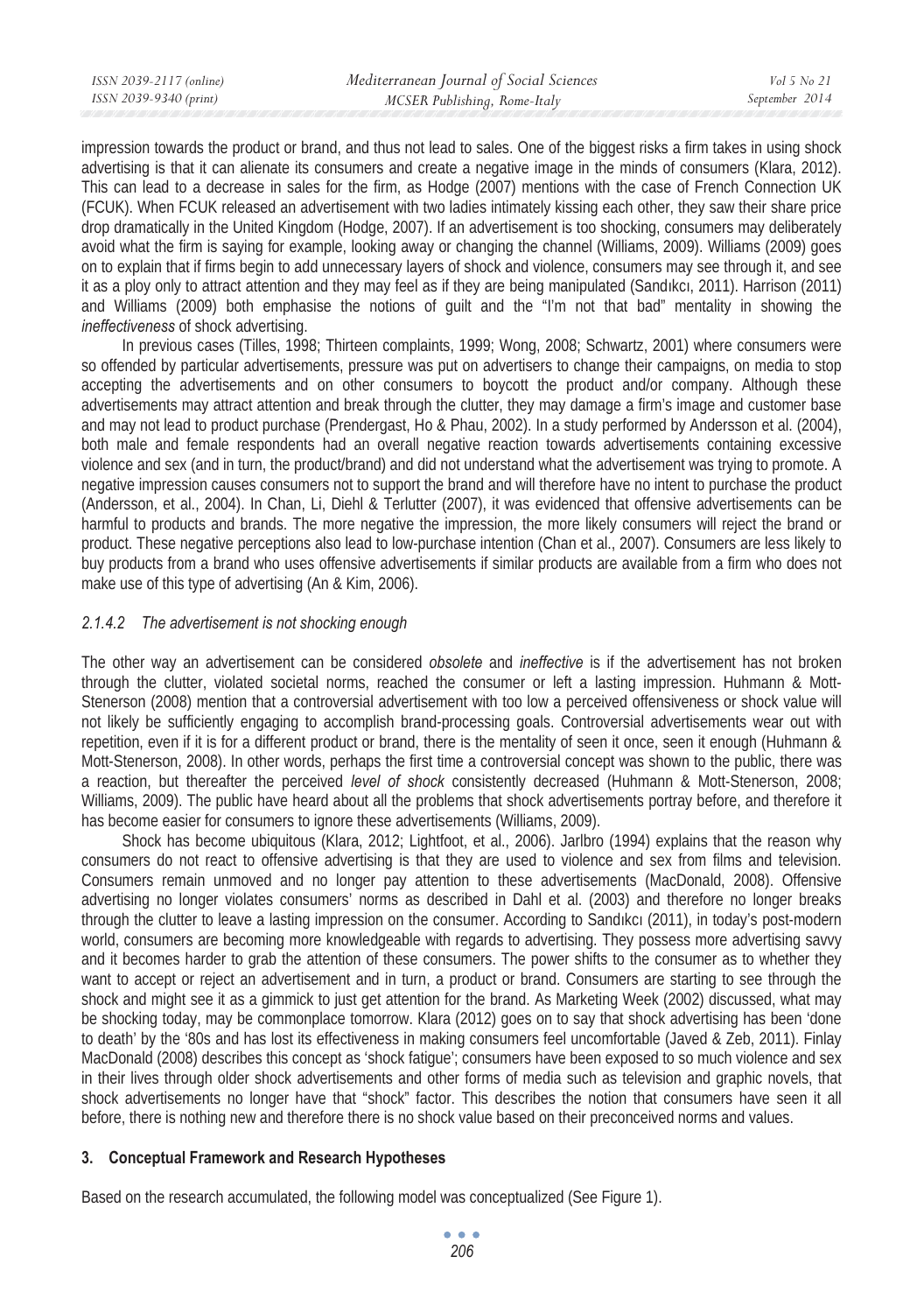# **Figure 1:** Conceptual Model



In Figure 1 (above), 1) *Level of Shock*, 2) *Norm Violation*, and 3) *Memory Recall* indicate the variables that influence whether shock advertising is *obsolete* and *ineffective*, in other words, the outcome. The circles (4-6) are the moderator variables of gender, religion and personal identity, which were tested for any significant difference between the factors within these moderators. The 'type of shock' block indicates that each variable (1-3) and moderator (4-6) which was tested against the outcome, was performed for five different advertisements representing the five types of shock used. For this research, there were six categories of hypotheses where each hypothesis was tested on the various advertisements of (1) Impropriety, (2) Moral Offensiveness, (3) Sexual References, (4) Disgusting Images and (5) Religious Taboos. The proposed hypotheses were as follows:

- *H1-(1-5): In terms of the advertisement, Level of shock has a significant influence on the Ineffectiveness of Shock Advertising.*
- *H2-(1-5): In terms of the advertisement, Norm violation has a significant influence on the Ineffectiveness of Shock Advertising.*
- *H3-(1-5): In terms of the advertisement, Memory recall has a significant interaction on the Ineffectiveness of Shock Advertising.*
- *H4-(1-5): There is no significant difference between males and females in terms of the outcome with regards to the specific advertisement used.*
- *H5-(1-5): There is no significant difference between the different religions in terms of the outcome with regards to the specific advertisement used.*
- *H6-(1-5): There is no significant difference between the identities of consumers in terms of the outcome with regards to the specific advertisement used.*

# **4. Research Design and Methodology**

Both secondary and primary data were collected. Secondary sources such as textbooks and journal databases (JSTOR, EBSCOHost) were used. The primary research followed a conclusive, descriptive design approach that tested the proposed hypotheses in the context of this paper, namely shock advertising (Malhotra & Birks, 2006). Further, a single cross-sectional design was done with only one sample being drawn and used for the purpose of this study. The population consisted of Johannesburg-based students between the ages of 18 and 25, with the conveniently drawn sample being 300 students from the University of the Witwatersrand.

Due to the sensitive nature of the subject matter, ethics was of major importance and clearance was obtained before the study commenced. Students were asked to complete a questionnaire that consisted of three sections: Section A comprised of questions related to five advertisements that respectively tested impropriety, moral offensiveness, sexual references, disgusting images and religious taboos. Fictional brands were used as to remove any preconceived ideas of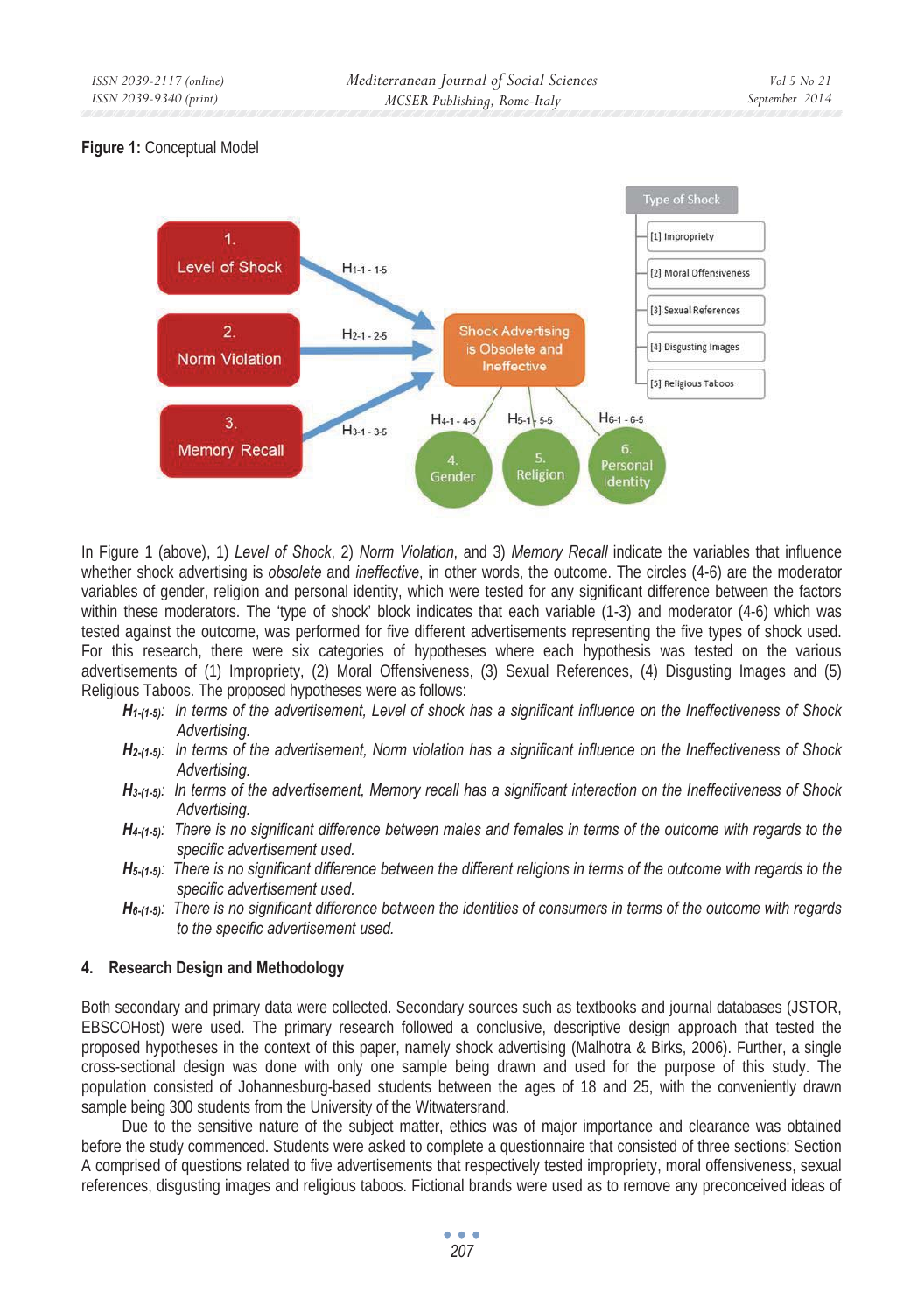brand names. The five advertisements used were:

a) Advertisement 1: Tampan (See Figure 2) falls under 'Impropriety' (as stated by Dahl, Frankenberger & Manchanda, 2003) as it violates social conventions. Women's menstruation is not a publicized event but is considered a private matter of women. In this advertisement, menstruation is almost made fun of as the woman has a large smile on her face and the use of blood is over exaggerated. The message is that if you use that particular brand of tampon, a woman will be able to prevent the situation depicted.



**Figure 2:** Advertisement 1: Tampan (Impropriety)

b) Figure 3 (Advertisement 2: Nkosi Children Home) indicates an advertisement that makes use of 'Moral Offensiveness' (Dahl, et al., 2003) and depicts infants suckling from a pig with the tagline 'If you don't feed them, who will?' This advertisement puts children in a situation where the viewer feels uncomfortable. It is morally offensive and makes use of unfair or improper behavior as this is not a normal situation for infants, as they should rather be feeding from their mothers as opposed to a farm animal. This advertisement aims to get across a message that if parents, or a Children Home, are unable to care for infants, they would have to resort to other sources for comfort and food.





c) Figure 4 (Advertisement 3: Prestige) presents an advertisement that represents 'Sexual References' (Dahl, et al., 2003). Prestige is a fictional clothing brand specialising in tailor-made men suits. The advertisement in Figure 4 depicts a woman lying on a car wearing only her underwear, with a tie wrapped around her neck that is held by a man wearing Prestige clothing. This imagery used in the advertisement implies that the man has sexual control or dominance over the woman, and it may even depict rape or abuse of the woman.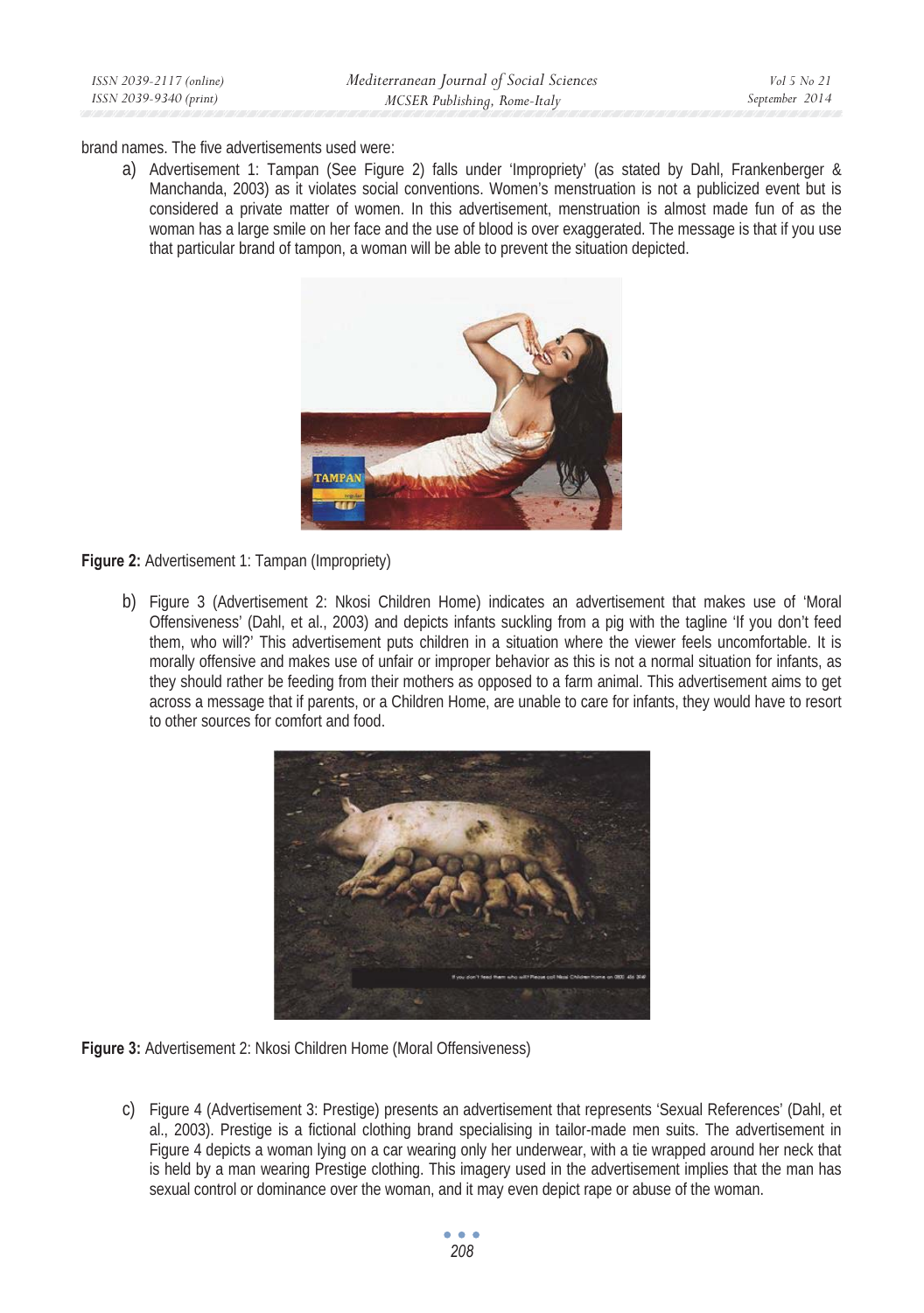

**Figure 4:** Advertisement 3: Prestige (Sexual References)

d) In Figure 5 (Advertisement 4: Saber), the advertisement makes use of 'Disgusting Images' (Dahl, et al., 2003). It contains images of blood, harm to the body and death. This advertisement in Figure 5 shows a man being stabbed to death using a set of Saber knives, implying their sharpness and quality. This is not the normal setting for a knife advertisement, as they are normally shown cutting food or wood or steal (to show their durability and sharpness).



**Figure 5:** Advertisement 4: Saber (Disgusting Images)

e) The final advertisement (Figure 6: Advertisement 5: Avantgarde) makes use of 'Religious Taboos' which includes an inappropriate use of spiritual or religious people (Dahl, et al., 2003). In this clothing advertisement, the Pope of the Roman Catholic Church is seen kissing the Sheikh of the Al-Azhar Mosque. This is inappropriate because (1) it two men kissing which is seen as homosexuality, which is condemned and (2) it is two different religions (with opposing views) who are now kissing each other as if they are lovers and friends.



**Figure 6:** Advertisement 5: Avantgarde (Religious Taboos)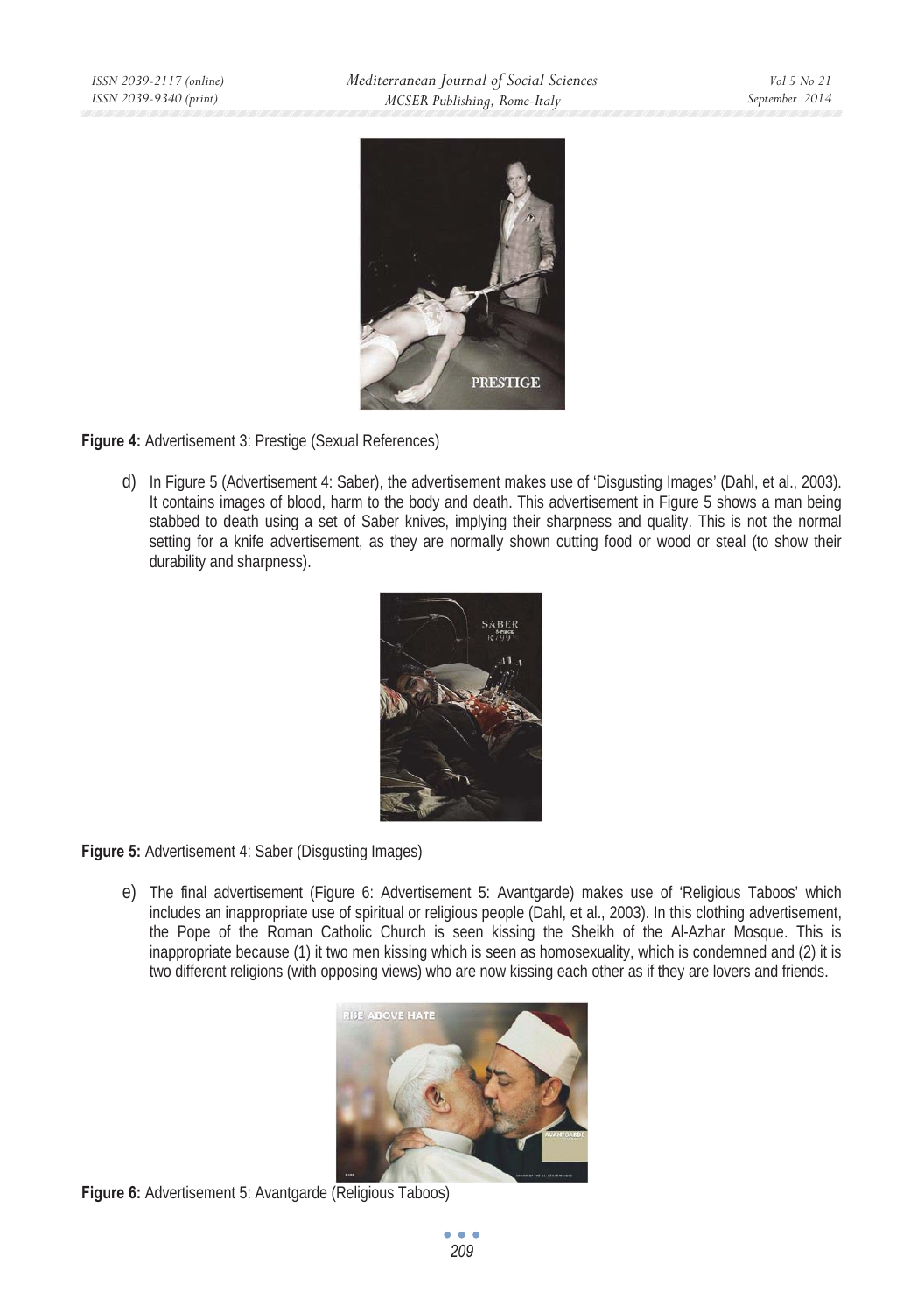#### *4.1 Measurement Instrument Development*

Question 1 asked questions regarding *level of shock* adapted from the Viewer Response Profile (VRP) developed by Schlinger in 1979. The outcome (*ineffectiveness*) was tested in Question 2 using scales of attitudes developed by Voss, Spangenberg & Grohmann (2003). Finally, Questions 3 and 4 tested *norm violation* using scales adapted from Watson, Clark & Tellegen (1988), Edell & Burke (1987) and Puto & Wells (1984). Both negative and neutral feelings were questioned with regards to *norm violation* for each advertisement.

Section B consisted of questions related to demographics and included age, gender, how the participant identified themselves and what their religious affiliation was. And Section C tested *memory recall* with scales adapted from Söderlund & Dahlén (2010) and Bushman (2007). The responses were categorized as follows: to test *memory recall*, answers were categorized by (1) the brand and imagery are remembered, (2) only the brand is remembered, (3) only the imagery is remembered, (4) only the product is remembered and (5) nothing is remembered; (1) yes and (2) no was used to test whether a respondent wanted to forget an advertisement on purpose as well as when they were asked if there were any advertisements they were unable to recall.

In terms of administering and gathering questionnaires, a set procedure was followed through. Firstly, set presentation times were arranged with the lecturer beforehand in order for permission to be obtained. A slideshow presentation accompanied the administering of questionnaires. Once each student had a questionnaire, the presentation began and each advertisement was shown to respondents via the projector as they worked through Section A. By making use of the projector, as opposed to having the advertisements printed on the questionnaire, allowed the images to be large and clear. Also, when moving on to Section C: *memory recall*, the images on the projector were no longer visible. If the advertisements were printed out, it could lead people to refer back to them therefore removing the element of *memory recall*. This process was continued and various lectures were used until the required number of completed questionnaires had been obtained. Once the completed questionnaires were collected, the data was coded and captured using Microsoft Excel and then transferred into SAS Enterprise Guide 5.1 where the data was analysed.

### **5. Data Analysis and Results**

Firstly, the descriptive statistics were analysed: the sample (n=300) that was obtained had an average age of 21.66 years. Sixty eight percent of the respondents were female compared to 32% of which were male. Fourty seven percent of the respondents identified themselves as Black, while the remainder consisted of Whites, Indians and Coloureds.

In terms of *memory recall*, for Advertisements 1, 3 and 4, the majority of participants (39.67%, 50.33% and 39.33% respectively) did not remember anything about the advertisement. For advertisements 2 and 5, the majority of respondents were only able to remember the imagery in the advertisement (e.g. blood, girl in blood, two gay men, religious leaders kissing) with 41.33% and 41.67% of the sample respectively. Between 25% and 47.33% of the sample indicated they wanted to purposefully forget the advertisements with Advertisement 5 being the highest (47.33%).

In terms of the outcome, sexual references (Advertisement 3) was described as the most dull, unenjoyable and *ineffective* advertisement with mean values of 2.42, 1.95 and 2.07 respectively. Advertisement 4 (disgusting images) was considered the most unpleasant advertisement. With an average of 2.314 across all averages, overall all these advertisements leaned towards the *ineffective* or negative side of this scale. Reverse coding was performed on particular questions for each advertisement as they were expected to score high on 1 (on the Likert scale). As *memory recall* made use of categorical questions, checks for reliability and validity were not performed on these questions.

The statistical software, SAS Enterprise Guide 5.1, was used to perform analyses on the data. With regards to reliability, Cronbach Alphas ranged from 0.62 and 0.91 indicating reliability in all the questions and in turn, the variables of the model. A factor analysis was performed to ensure validity of the data. It was found that all relevant variables load onto one factor with the exception of attitudes towards the advertisements. It was found that negative feelings (disgusted, uncomfortable, insulted, irritated, resistant and offended) loaded onto one factor and neutral feelings (unaffected, unmoved, disinterested, indifferent and bored) loaded onto another.

Single linear regression was used to test the relationships between *level of shock* and *norm violation* with the outcome variable (*ineffectiveness*). With a 5% level of significance, *level of shock* and *norm violation* respectively both have a significant influence on the *ineffectiveness* of shock advertising with regards to all five types of shock used. In terms of *memory recall*, there is no significant interaction on the outcome with regards to the five types of shock.

A two-way ANOVA was used to test *memory recall* on the outcome and one-way ANOVAs were used to test for any significant difference between gender, personal identification and religion. There is no significant difference in terms of gender on the *ineffectiveness* of shock advertising except with religious taboos. Religion has no significant difference in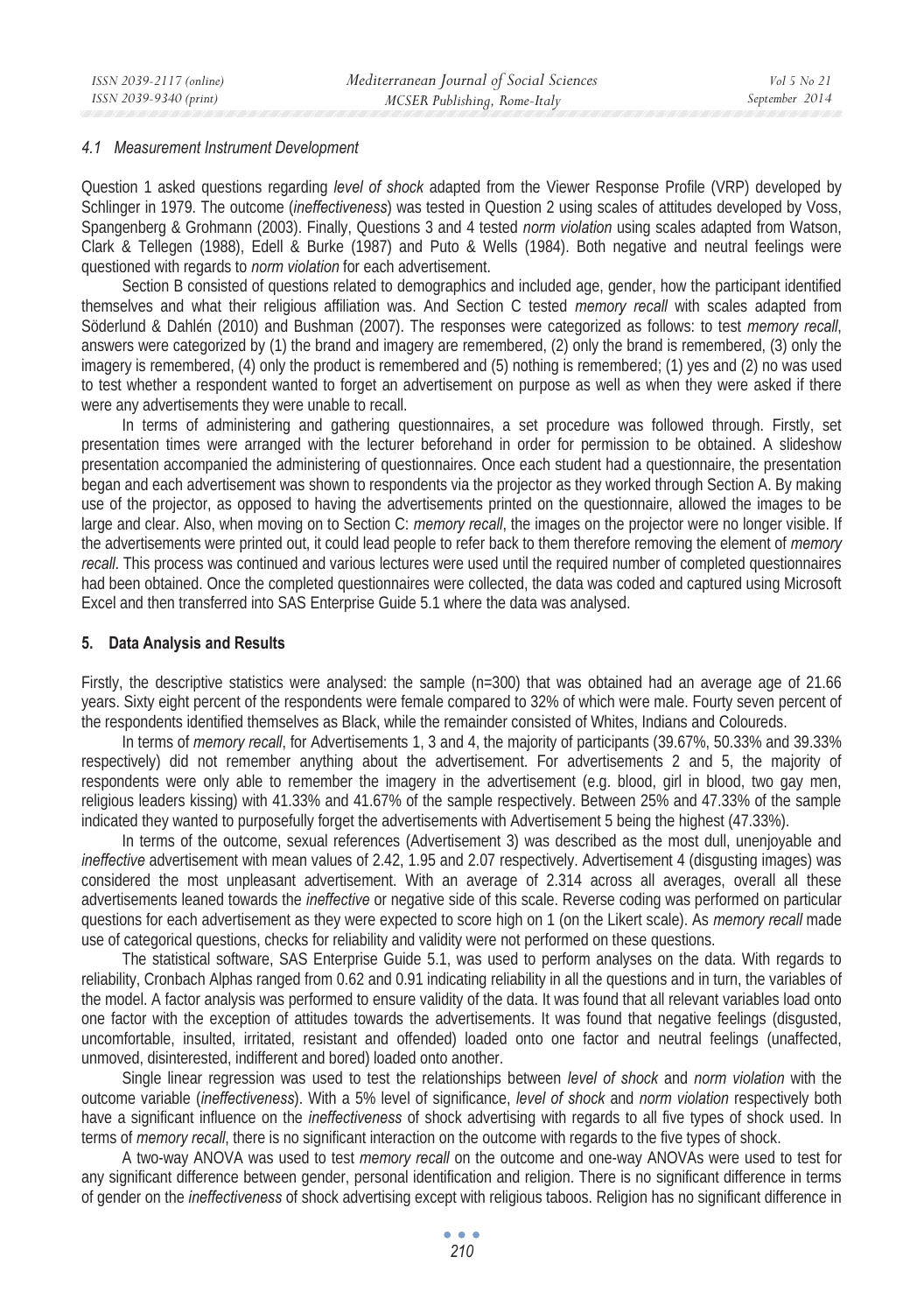terms of the outcome except with sexual references. The impact of personal identity has no significant difference with regards to moral offensiveness and sexual references. In terms of impropriety, disgusting images and religious taboos, there is a significant difference in terms of *ineffectiveness* between the different personal identities of respondents. Figure 7 shows a summary of all the hypotheses and their respective p-values and whether the results were found to be significant or not.

| Variable             | <b>Type of Shock</b>       | Hypothesis                | P-value               | Significant/Non-significant |
|----------------------|----------------------------|---------------------------|-----------------------|-----------------------------|
| Level of Shock       | Impropriety                | $H_{1-1}$                 | $< 0.0001*$           | Significant                 |
|                      | Moral Offensiveness        | $H1-2$                    | $< 0.0001$ *          | Significant                 |
|                      | Sexual References          | $H_{1-3}$                 | $< 0.0001*$           | Significant                 |
|                      | Disgusting Images          | $H_{14}$                  | $< 0.0001$ *          | Significant                 |
|                      | Religious Taboos           | $H_{1-5}$                 | $< 0.0001$ *          | Significant                 |
|                      | Impropriety                | $H_{2-1}$                 | $< 0.0001*$           | Significant                 |
| Norm Violation       | Moral Offensiveness        | $H2-2$                    | $< 0.0001$ *          | Significant                 |
|                      | Sexual References          | $H_{2-3}$                 | $< 0.0001*$           | Significant                 |
|                      | Disgusting Images          | $H_{2-4}$                 | $< 0.0001*$           | Significant                 |
|                      | Religious Taboos           | $H_{2-5}$                 | $\overline{0.0001^*}$ | Significant                 |
|                      | Impropriety                | $H_{3-1}$                 | 0.6590                | Non-significant             |
| Memory Recall        | Moral Offensiveness        | $H3-2$                    | 0.8970                | Non-significant             |
|                      | Sexual References          | $H_{3-3}$                 | 0.4969                | Non-significant             |
|                      | Disgusting Images          | $H_{3-4}$                 | 0.0799                | Non-significant             |
|                      | Religious Taboos           | $H3-5$                    | 0.4392                | Non-significant             |
|                      | Impropriety                | $H_{4-1}$                 | 0.1621                | Non-significant             |
|                      | Moral Offensiveness        | $\overline{H}_{4.2}$      | 0.4909                | Non-significant             |
| Gender               | <b>Sexual References</b>   | $H4-3$                    | 0.1792                | Non-significant             |
|                      | Disgusting Images          | $H4-4$                    | 0.5588                | Non-significant             |
|                      | Religious Taboos           | $H_{4-5}$                 | $0.0067*$             | Significant                 |
|                      | Impropriety                | $H5-1$                    | 0.9156                | Non-significant             |
|                      | <b>Moral Offensiveness</b> | $H5-2$                    | 0.4234                | Non-significant             |
| Religion             | Sexual References          | $H5-3$                    | $0.0464*$             | Significant                 |
|                      | Disgusting Images          | $\mathsf{H}_{5\text{-}4}$ | 0.1630                | Non-significant             |
|                      | Religious Taboos           | $H5-5$                    | 0.4702                | Non-significant             |
|                      | Impropriety                | $H_{6-1}$                 | $0.0127*$             | Significant                 |
|                      | Moral Offensiveness        | $H_{6-2}$                 | 0.1333                | Non-significant             |
| Personal<br>Identity | <b>Sexual References</b>   | $H6-3$                    | 0.1663                | Non-significant             |
|                      | <b>Disgusting Images</b>   | $H_{6-4}$                 | $0.0001*$             | Significant                 |
|                      | Religious Taboos           | $H_{6-5}$                 | $0.0083*$             | Significant                 |

**Figure 7:** Table 1: Hypotheses Testing Summary

### **6. Discussion of Results**

In terms of the descriptive data, the majority of respondents for each type of shock either did not remember anything about the advertisement or only remembered the imagery. Therefore, the advertisement was unable to imprint the brand into the consumer but the imagery instead, overpowered the rest of the content. Further, it was evident that consumers found sexual advertisements the most *ineffective* as compared to the other four types used in this study. With regards to demographic data, there were a number of variations in the results. When determining the *ineffectiveness* of shock advertising, there was a difference in the opinions between genders, religions and personal identity.

Further, the first variable, *level of shock,* did have an influence and contributed positively towards a shock advertisement being considered *ineffective*. In terms of the outcome variable, *ineffectiveness* was classified as dull, unpleasant, unenjoyably and most importantly, *ineffective*. *Norm violation* followed a similar pattern to that of *level of shock*, where for all five advertisements, it was found that *norm violation* influenced the outcome variable, namely *ineffectiveness*. Therefore, when considering the *ineffectiveness* of shock advertising, marketers need to look at how both *level of shock* and *norm violation* contribute towards the advertisement, irrespective of the type of shock present. This same result was expected for the third variable, *memory recall*. However, the opposite was found. There was no significant interaction between *memory recall* (and its two categorical factors) and shock advertising being considered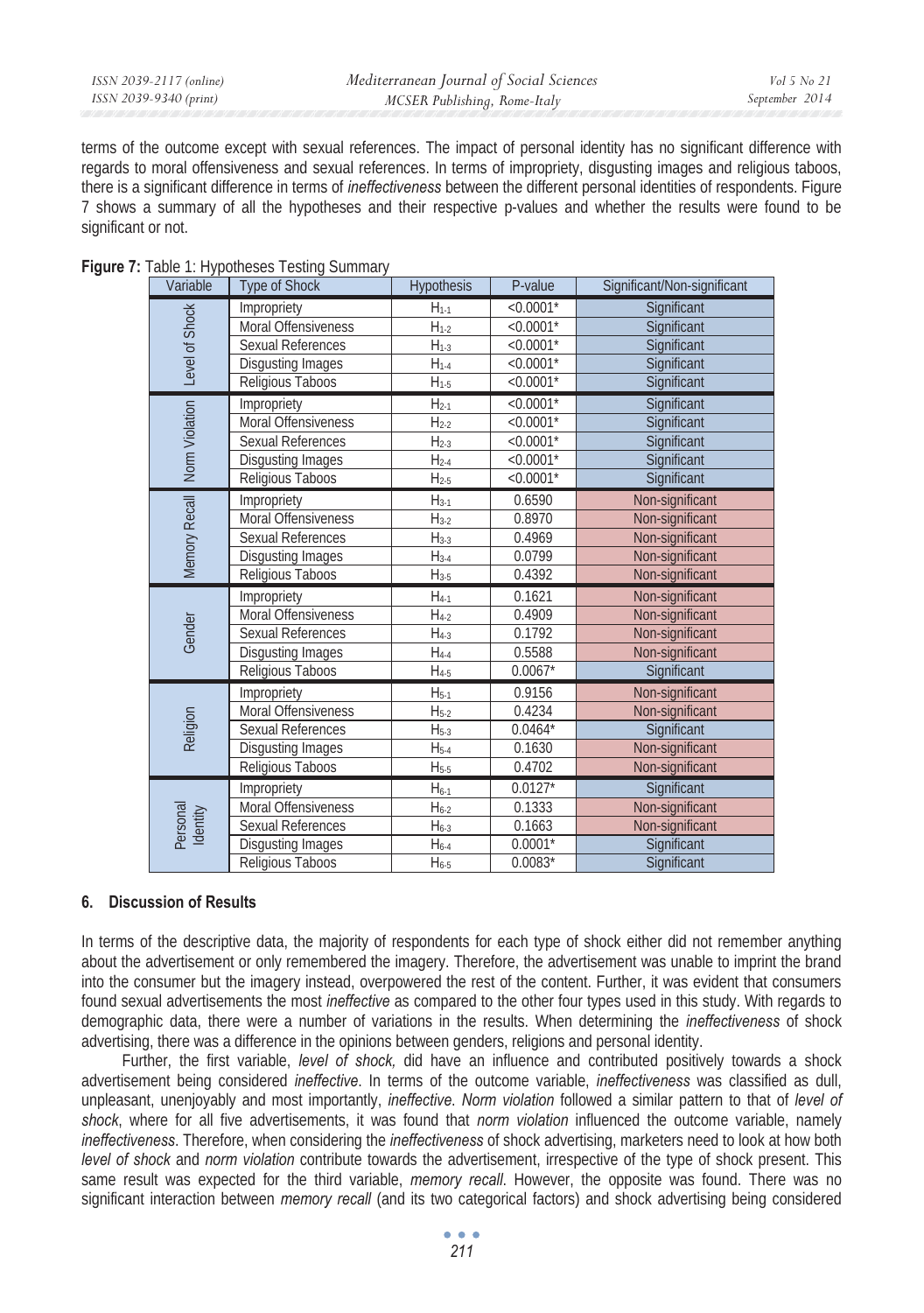| ISSN 2039-2117 (online) | Mediterranean Journal of Social Sciences | Vol 5 No 21    |
|-------------------------|------------------------------------------|----------------|
| ISSN 2039-9340 (print)  | MCSER Publishing, Rome-Italy             | September 2014 |

*ineffective*. This means that *memory recall* does not influence *ineffectiveness*, in other words, whether people remember an advertisement or not makes no difference to the *ineffectiveness* of a shock advertisement.

Results showed that for impropriety, moral offensiveness, sexual references and disgusting images there was no significant difference in the outcome of *ineffectiveness* when compared between males and females. However, there was a significant difference in terms of the outcome with regards to advertisements which make use of religious taboos. It was found that there is no significant difference in terms of religious affiliation of participants when it came to advertisements containing impropriety, moral offensiveness, disgusting images and religious taboos. For advertisements containing sexual references, the difference among religions was significant with a particular difference between Muslim and Jewish consumers. In terms of personal identity, it was found that there is a difference among the identities in relation to the outcome of *ineffectiveness* with advertisements making use of impropriety, disgusting images and religious taboos. Specific differences were identified for the disgusting images-type advertisement between (1) Black and Asian participants, (2) Indian and Asian participants, (3) White and Asian participants and lastly (4) White and Coloured participants. It appears that Asian participants seem to have differing views when it comes to disgusting images as compared to the rest of the categories. Advertisements containing morally offensive images or sexual references had no difference in terms of personal identity and the outcome.

### **7. Implications for Marketers**

Marketers must be made aware that *level of shock* and *norm violation* both contribute towards the *ineffectiveness* of this type of advertising. Type of shock, generally, appears to make no difference in terms of the outcome, as five types were tested, and in terms of the variables, had similar outcomes. *Memory recall* does not have an effect, as it makes no difference whether an advertisement is remembered or not, it does not contribute or detract from the *ineffectiveness* of the advertisement. In terms of the results shown above, in general, no matter what gender, personal identity or religion, shock advertising appears to be *ineffective*, dull, unenjoyable and unpleasant. Marketers need to be made aware of this as shock advertising may no longer be living up to its name. If indeed shock advertising can be seen as *ineffective*, then firms may need to look for new areas of advertising that are able to break through the myriad of current advertising to make a positive connection with consumers. As seen from the above descriptive statistics, people either do not remember anything at all with regards to the advertisement or only remember the imagery displayed. This does not contribute positively towards a firm's advertising because consumers are unable to remember the brand in question. Participants either answered the questionnaire in terms of the advertisement being too graphic and thus in turn violating their norms and causing them to have a negative opinion towards the brand or they answered it on the opposite end of the scale. A number of participants answered the questionnaire where the advertisements appeared dull and nothing out of the ordinary. Both these views can be termed *ineffective*. Marketers need to begin to realise that investing time, money and effort into shock advertising may not be as valuable as it appears. Shock advertising is deemed to be *ineffective* and therefore firms need to begin using more effective alternatives which will not harm the brand.

### **8. Contributions of this Study**

This study contributes to academic literature and market place knowledge in numerous ways. This research paper is a beginning to fully understanding the concept of shock advertising, with the provision and allowance of future research. This paper provides a basic understanding of shock advertising as well as its effectiveness, or in this case, lack thereof, to academics and firms. It will add to South African literature and as South Africa's market is highly regulated in terms of advertising, marketers will gain insight into this type of advertising in the country. This research paper aims to show that a number of factors influence shock advertising, and that the concept itself may not be as effective as people may think. This paper's main emphasis is that firms and marketers need to realise that alternative types of advertising are imperative if they want to hold the attention of consumers and begin to build positive relationships with their advertising.

### **9. Limitations of this Study**

Due to time constraints, only five of Dahl, Frankenberger and Manchanda's (2003) seven types of shock were used (profanity/obscenity and vulgarity were not used). In order to get a true picture of shock advertising, it would have been better to use the full spectrum of types of shock. Focus groups, although time consuming, may have allowed for a clearer depiction of shock advertising with more insight and opinion over and above the administering of a questionnaire. *Memory recall* was only tested after an approximately two minute period, which may be too short. Being able to test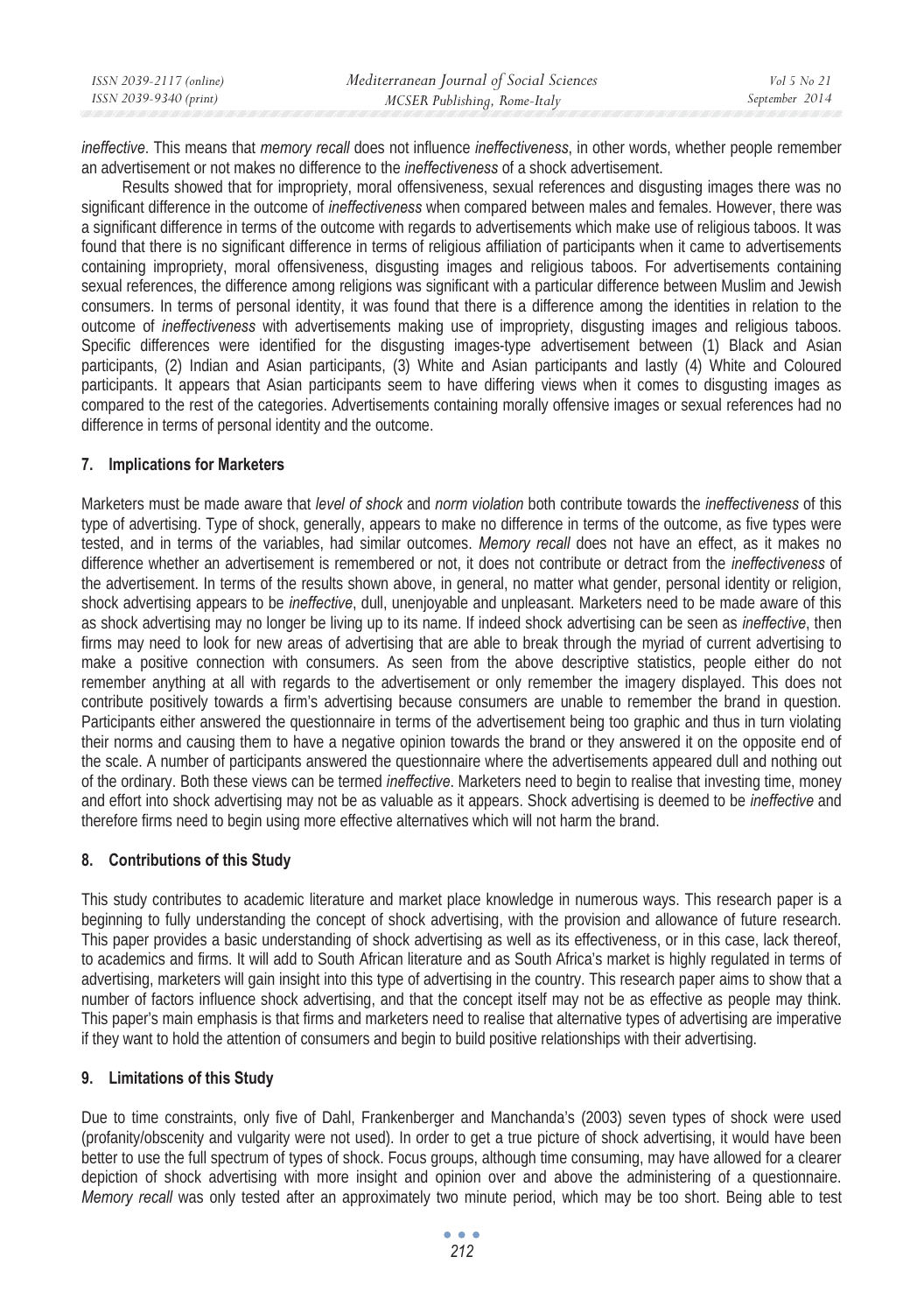*memory recall* after a day (or even a week) may be a better representation of *memory recall*. Using fictitious brands may have already put consumers at a disadvantage as they are unknown as brands to the consumer and perhaps by using existing brand names, consumers may be better able to relate to the brand.

### **10. Areas of Future Research**

This paper has opened numerous opportunities for future research and for being able to expand and better understand the concept and intricacies of shock advertising. Further research can study the question of whether shock can be justified or not, and if whether it makes a difference or not in terms of *ineffectiveness*. For example, shock may be justified for societal causes because of the seriousness of the issue, for example, a women abuse advertisement displaying an abused woman which depicts the severity of the issue and that it should be prevented. This will test the question of whether it then makes the advertisement effective because of its intention or not. Future research should look at the difference between various age groups, for example, 12-18, 19-26, 27-35 and 35+ and see how results compare. Another measure that can be researched is behaviour over time and what the effects of shock do to the consumer in the long term. Other factors than can be researched are advertisement placement, in other words, does it make a difference where and in what context a consumer sees the advertisement as well if whether shock advertising leads to refusal to support the brand (opposite measures to purchase intention and sales). Comparisons can be performed where two advertisements are used to advertise the same product, with one of these containing shocking imagery. Consumers would be asked which is most effective, portrays the brand/message the best, leaves a lasting impression and would lead to purchase intention. Future research could perform studies with pre-existing advertisements or advertisements using real brands as opposed to fictitious brand names. Lastly, future research needs to be performed in order to give marketers practical alternatives to shock advertising which they can apply to their firms for example to break through the clutter, or remain unconventional but not within a controversial or shocking manner.

### **11. Conclusion**

To conclude, the purpose of this article was to ascertain whether shock adverting is indeed losing its "shock" and becoming *obsolete* and *ineffective*. Three variables were analyzed, namely the *level of shock*, *norm violation* and *memory recall*, with five different types of shock (impropriety, moral offensiveness, sexual references, disgusting images and religious taboos). The moderating effects of these relationships with gender, religion and personal identity were also explored. The findings indicated that shock advertising has become *obsolete*, thus putting pressure on marketers to implement alternative methods to capture the attention of their target audience. As a result, shock advertising practically may no longer be fulfilling its true definition and may not hold the viability that marketers perceive it to possess.

# **Reference List**

Alden, D. L., & Crowley, A. E. (1995). Sex guilt and receptivity to condom advertising. *Journal of Applied Social Psychology*, 25, 1446–1463

- An, D.C. & Kim, S.H. (2006). *Attitudes toward offensive advertising: a cross-cultural comparison between Korea and the United States*, paper presented at the 2006 Annual Conference of the American Academy of Advertising, Reno, NV, March 30-April 2.
- Andersson, S., Hedelin, A., Nilsson, A., & Welander, C. (2004). Violent advertising in fashion marketing. *Journal of Fashion Marketing and Management, 8*(1), 96-112.
- Bagozzi, R. P., & Silk, A. J. (1983, Spring). Recall, Recognition, and the Measurement of Memory for Print Advertisements. *Marketing Science*, 2(2), 95-134.
- Baron, R.A., & Byrne, D. (1977). *Social Psychology: Understanding Human Interaction. Boston*, MA: Allyn and Bacon, Inc.
- Berkowitz, L. (1984). Some effects of thoughts on anti-social and prosocial influences of media effects: A cognitive-neoassociation analysis. *Psychological Bulletin*, 95, 410-427.
- Bushman, B. J. (2007). That Was a Great Commercial, but What Were They Selling? Effects of Violence and Sex on Memory for Products in Television Commercials. *Journal of Applied Social Psychology, 37*(8), 1784-1796.
- Bushman, B. J., & Bonacci, A. M. (2002). Violence and Sex Impair Memory for Television Ads. *Journal of Applied Psychology*, 87(3), 557-564.
- Bushman, B. J., & Phillips, C. M. (2001, April). If the Television Program Bleeds, Memory for the Advertisement Recedes. *Current Directions in Psychological Science*, 10(2), 43-47.
- Castellon, J. P. (2006, September 20). *Shockvertising: Does it work?* Retrieved April 4, 2012, from Marketplace 21: http://marketplace21.wordpress.com/2006/09/20/shockvertising-does-it-work
- Chan, K., Li, L., Diehl, S., & Terlutter, R. (2007). Consumers' response to offensive advertising: a cross cultural study. *International Marketing Review, 24*(5), 606-628.
- Colyer, E. (2002, March 18). *Offensive but effective?* Retrieved April 12, 2012, from Brand Channel: http://www.brandchannel.com /features\_effect.asp?pf\_id=84
- Dahl, D. W., Frankenberger, K. D., & Manchanda, R. V. (2003, September). Does It Pay to Shock? Reactions to Shocking and Nonshocking Advertising Content among University Students. *Journal of Advertising Research*, 268-280.